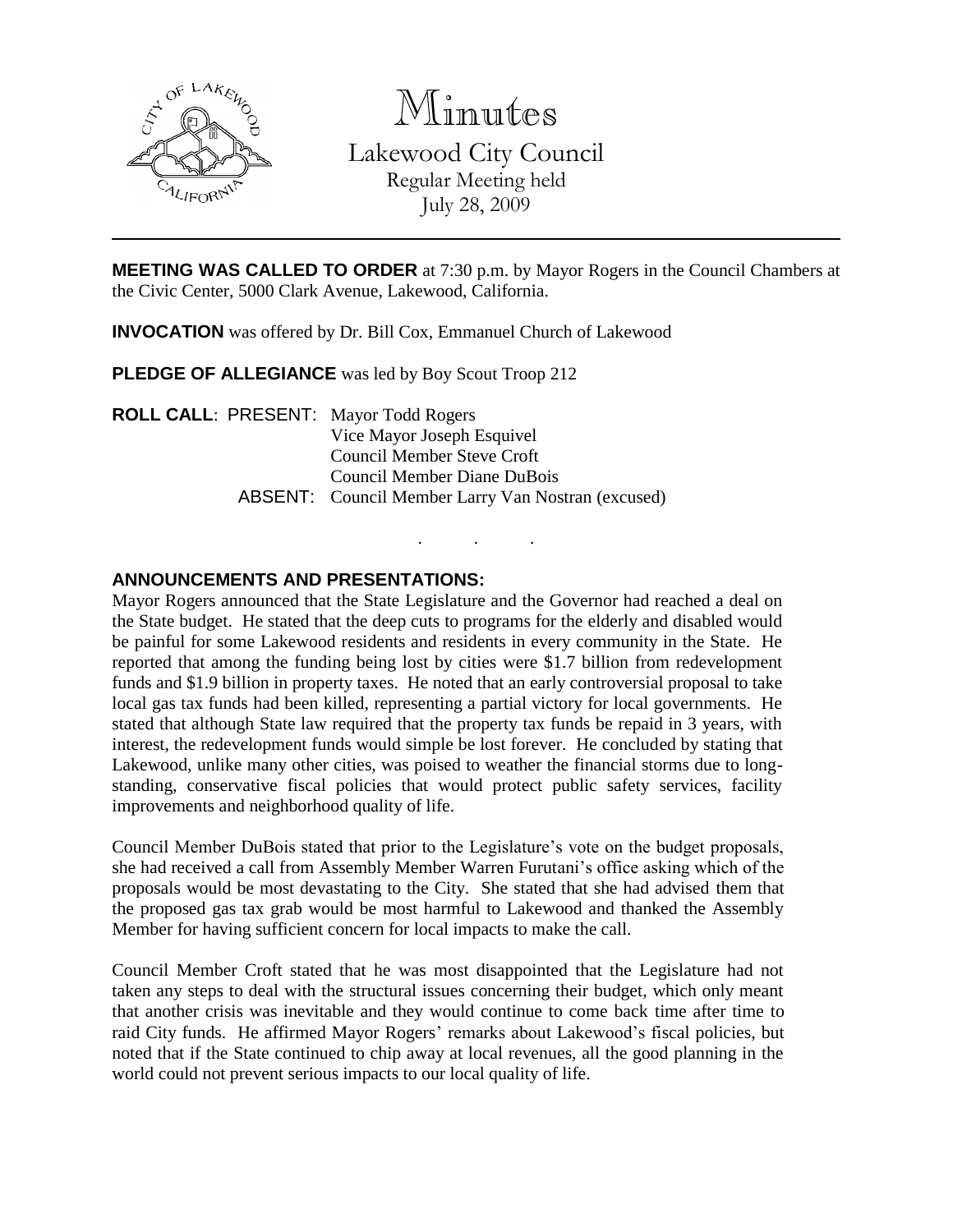## **ANNOUNCEMENTS AND PRESENTATIONS:** Continued

Mayor Rogers also announced that there were two shows left in the popular Concerts in the Park series, which was solely supported by contributions from area businesses and concert patrons.

Ben Harvey, Regional Manager Local Public Affairs for Southern California Edison, made a presentation on Edison system updates. He began by addressing a problem experienced at the Lakewood Center Mall during a recent planned outage. He responded to questions from Council Member DuBois by stating that de-briefing should be completed during the next week and more information available to those affected by the outage. He noted that the Mall property was a vast facility that had experienced many changes and remodels over the years, causing unforeseen variations in the electrical plans.

Vice Mayor Esquivel pointed out that the outage, which had inadvertently impacted some residential customers, had been addressed quickly and handled professionally.

Mr. Harvey stated that the Southern California Edison Company was the largest investorowned utility, and the largest in California with over 15 million accounts. He noted that Edison was an industry leader nationally in renewable energy, operating a wind-farm in Tehachapi, California. He concluded by stating that many service upgrades were in progress locally, including the abandonment of pole-top transformers and replacing poles.

. . .

## **ADDITIONAL ITEM:**

### COUNTY-CITY SPECIAL INDEMNITY AGREEMENT

Mayor Rogers announced that an item of business had arisen subsequent to the posting of the agenda which required the immediate action of the City Council. He reported that the County-City Special Indemnity Agreement had been received Monday and an executed copy needed to be provided prior to the L.A. County Board of Supervisors meeting on August 11, 2009. Since the City Council would not have a regular meeting before that date, the Mayor called for a motion to add the item to the agenda.

COUNCIL MEMBER DUBOIS MOVED AND COUNCIL MEMBER CROFT SECONDED TO ADD TO THE AGENDA CONSIDERATION OF THE COUNTY-CITY SPECIAL INDEMNITY AGREEMENT. UPON ROLL CALL VOTE, THE MOTION WAS APPROVED:

AYES: COUNCIL MEMBERS: DuBois, Croft, Esquivel and Rogers NAYS: COUNCIL MEMBERS: None ABSENT: COUNCIL MEMBERS: Van Nostran

Mayor Rogers announced that since the item concerned a contract with the Los Angeles County Sheriff's Department, and he was a member of said Department, he would abstain from voting on this item.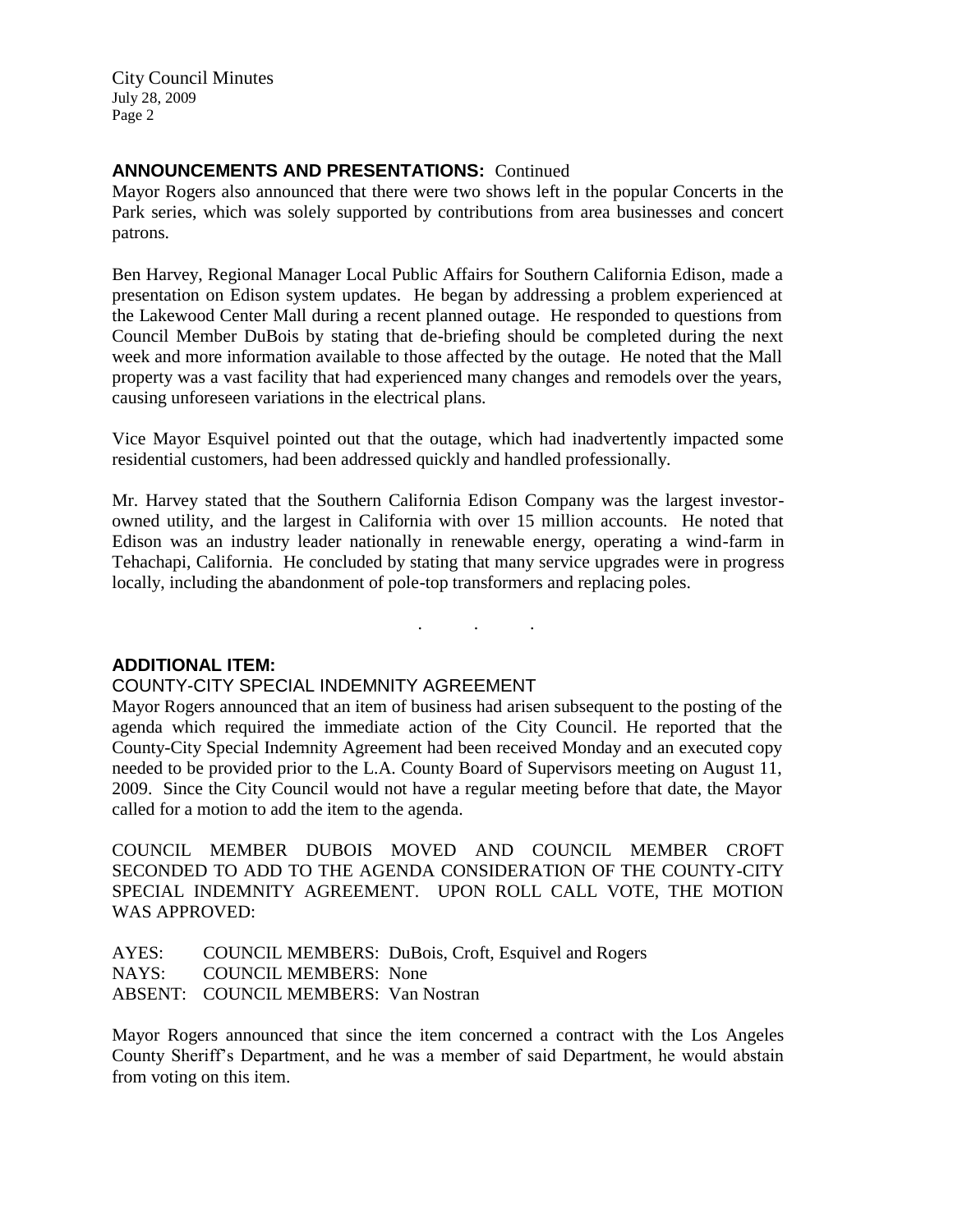COUNTY-CITY SPECIAL INDEMNITY AGREEMENT - Continued COUNCIL MEMBER DUBOIS MOVED AND COUNCIL MEMBER CROFT SECONDED TO APPROVE THE AGREEMENT AS SUBMITTED. UPON ROLL CALL VOTE, THE MOTION WAS APPROVED:

AYES: COUNCIL MEMBERS: DuBois, Croft and Esquivel NAYS: COUNCIL MEMBERS: None ABSTAIN: COUNCIL MEMBERS: Rogers ABSENT: COUNCIL MEMBERS: Van Nostran

. . .

### **ROUTINE ITEMS:**

COUNCIL MEMBER CROFT MOVED AND VICE MAYOR ESQUIVEL SECONDED TO APPROVE ROUTINE ITEMS 1 THROUGH 18.

- RI-1 Approval of Minutes of the Meeting held June 23, and July 14, 2009
- RI-2 Approval of Personnel Transactions
- RI-3 Approval of Registers of Demands
- RI-4 Approval of Meeting Reports and Authorizations Pursuant to AB1234
- RI-5 Designation of Voting Delegate for League Annual Conference
- RI-6 Approval of Agreement for Recycled Water Phase 2 Feasibility Study with Willdan
- RI-7 RESOLUTION NO. 2009-34; A RESOLUTION OF THE CITY COUNCIL OF THE CITY OF LAKEWOOD, CALIFORNIA, APPROVING THE APPLICATION OF GRANT FUNDS FROM THE CALIFORNIA INTEGRATED WASTE MANAGEMENT BOARD
- RI-8 Approval of Application for Street Closure for Block Party at 5800-5919 Hersholt Avenue on August 22, 2009
- RI-9 Approval of Monthly Report of Investment Transactions
- RI-10 Approval of Quarterly Schedule of Investments
- RI-11 Approval of Sole Source Purchase for Data Center Project Equipment
- RI-12 RESOLUTION NO. 2009-35; A RESOLUTION OF THE CITY COUNCIL OF THE CITY OF LAKEWOOD AUTHORIZING THE DESTRUCTION OF CERTAIN PUBLIC RECORDS OF THE DEPARTMENT OF ADMINISTRATION MORE THAN TWO YEARS OLD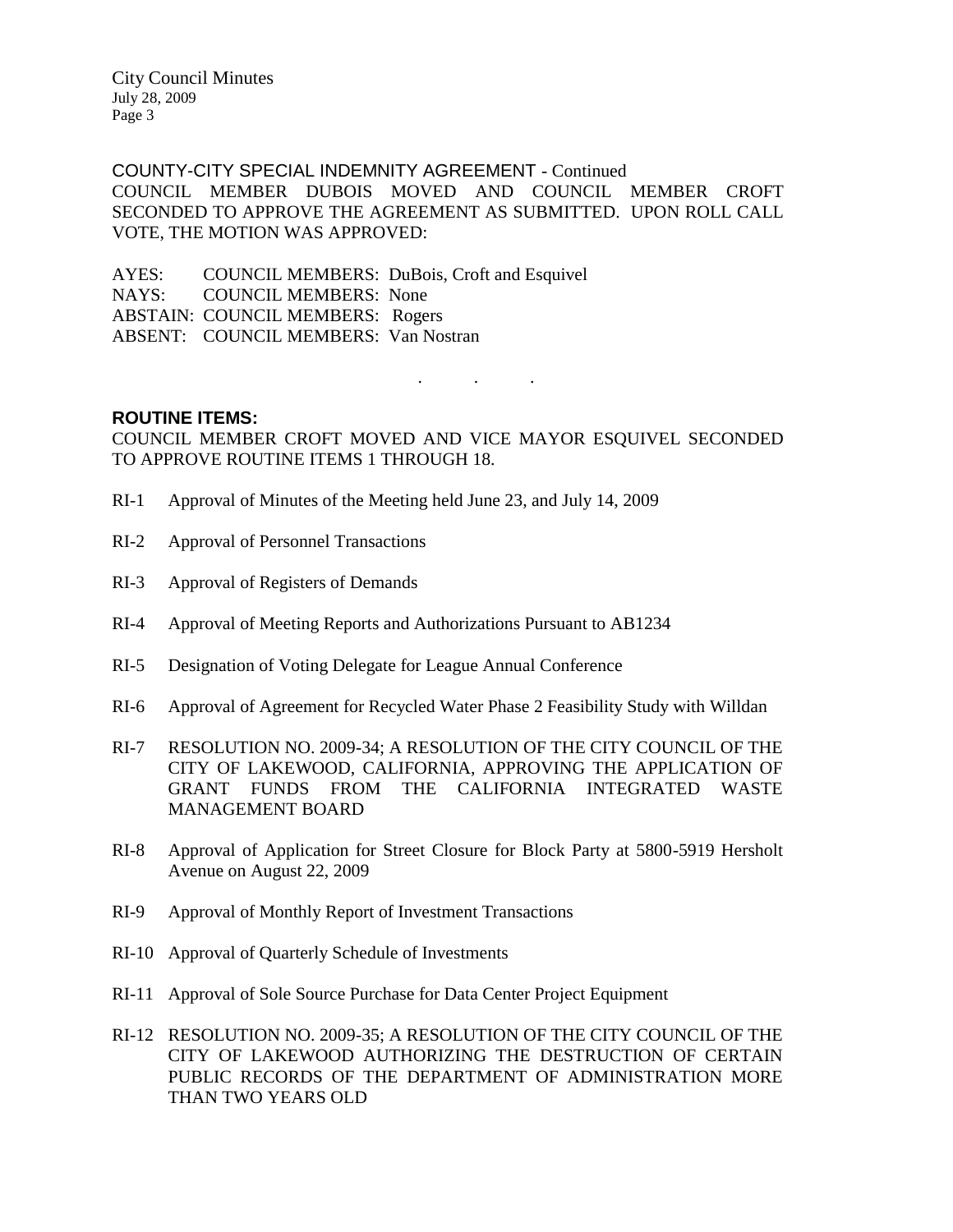#### **ROUTINE ITEMS:** Continued

RI-12 RESOLUTION NO. 2009-36; A RESOLUTION OF THE CITY COUNCIL OF THE CITY OF LAKEWOOD AUTHORIZING THE DESTRUCTION OF CERTAIN PUBLIC RECORDS OF THE DEPARTMENT OF ADMINISTRATION MORE THAN TWO YEARS OLD

RESOLUTION NO. 2009-37; A RESOLUTION OF THE CITY COUNCIL OF THE CITY OF LAKEWOOD AUTHORIZING THE DESTRUCTION OF CERTAIN PUBLIC RECORDS OF THE DEPARTMENT OF ADMINISTRATIVE SERVICES MORE THAN TWO YEARS OLD

RESOLUTION NO. 2009-38; A RESOLUTION OF THE CITY COUNCIL OF THE CITY OF LAKEWOOD AUTHORIZING THE DESTRUCTION OF CERTAIN PUBLIC RECORDS OF THE DEPARTMENT OF CITY CLERK MORE THAN TWO YEARS OLD

RESOLUTION NO. 2009-39; A RESOLUTION OF THE CITY COUNCIL OF THE CITY OF LAKEWOOD AUTHORIZING THE DESTRUCTION OF CERTAIN PUBLIC RECORDS OF THE DEPARTMENT OF COMMUNITY DEVELOPMENT MORE THAN TWO YEARS OLD

RESOLUTION NO. 2009-40; A RESOLUTION OF THE CITY COUNCIL OF THE CITY OF LAKEWOOD AUTHORIZING THE DESTRUCTION OF CERTAIN PUBLIC RECORDS OF THE DEPARTMENT OF PERSONNEL MORE THAN TWO YEARS OLD

RESOLUTION NO. 2009-41; A RESOLUTION OF THE CITY COUNCIL OF THE CITY OF LAKEWOOD AUTHORIZING THE DESTRUCTION OF CERTAIN PUBLIC RECORDS OF THE DEPARTMENT OF PUBLIC WORKS MORE THAN TWO YEARS OLD

RESOLUTION NO. 2009-42; A RESOLUTION OF THE CITY COUNCIL OF THE CITY OF LAKEWOOD AUTHORIZING THE DESTRUCTION OF CERTAIN PUBLIC RECORDS OF THE DEPARTMENT OF RECREATION AND COMMUNITY SERVICES MORE THAN TWO YEARS OLD

RESOLUTION NO. 2009-43; A RESOLUTION OF THE CITY COUNCIL OF THE CITY OF LAKEWOOD AUTHORIZING THE DESTRUCTION OF CERTAIN PUBLIC RECORDS OF THE DEPARTMENT OF WATER RESOURCES MORE THAN TWO YEARS OLD

RI-13 Approval of Agreement for AV Consulting Services for Boyar Park Project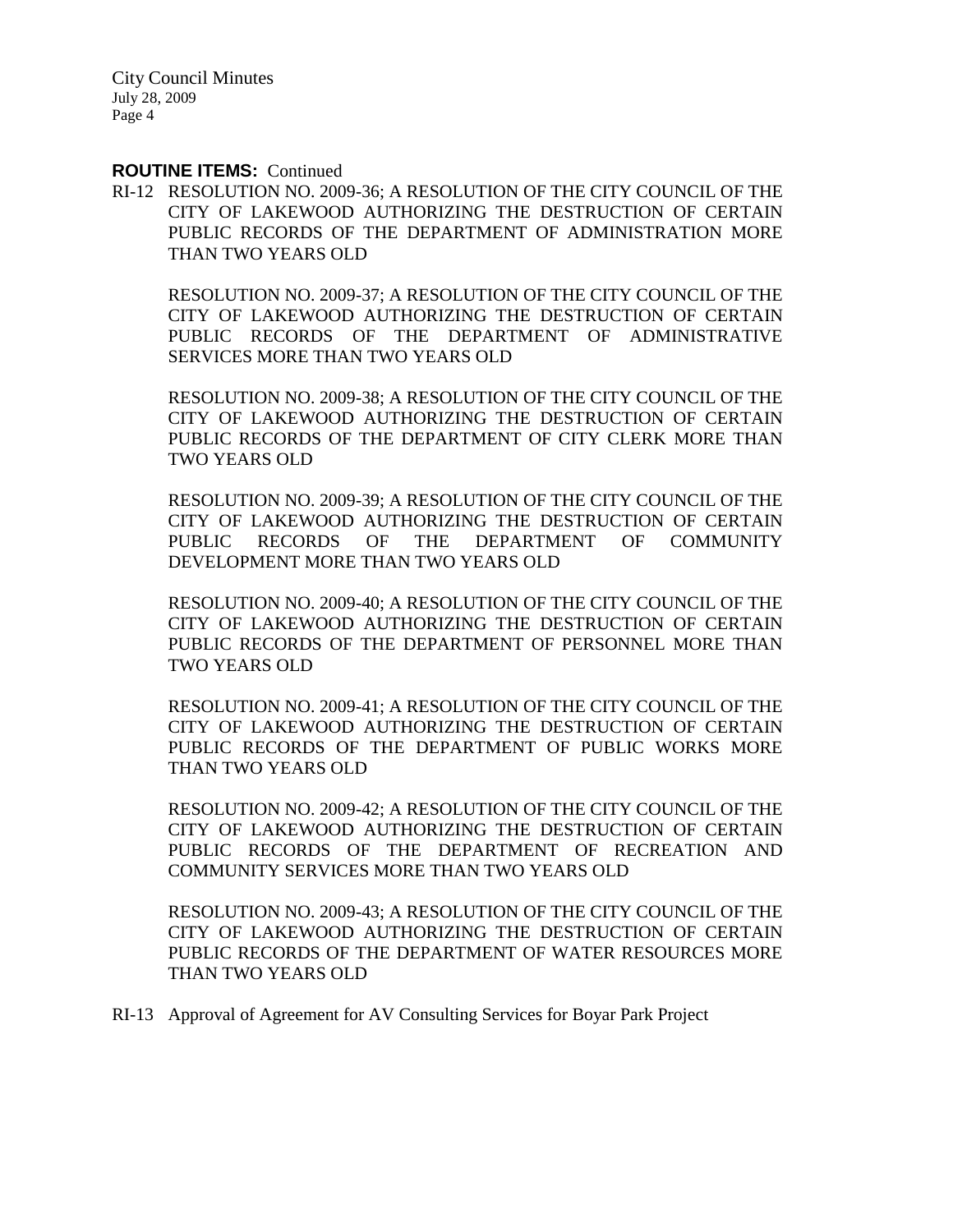### **ROUTINE ITEMS:** Continued

- RI-14 RESOLUTION NO. 2009-44; A RESOLUTION OF THE CITY COUNCIL OF THE CITY OF LAKEWOOD APPROVING FEDERAL MASTER AGREEMENT NUMBER 07-5315R FOR FEDERAL AID PROJECTS AND PROGRAM SUPPLEMENT NUMBER N003 TO MASTER AGREEMENT NUMBER 07- 5315R AND AUTHORIZING THE MAYOR TO EXECUTE SAID AGREEMENTS
- RI-15 Approval of Design Services Proposal with Meyer and Associates for Burns Community Center and Palms Park Picnic Shelters Roof Replacement Project
- RI-16 Approval of Agreement for Commercial Loan Administration Services with Kermit Hathcoat
- RI-17 Approval of Submission of Application for Homeless Prevention and Rapid Rehousing Program (HPRP) Funding
- RI-18 Approval of Appointment to Business Development Loan Administration Board

UPON ROLL CALL VOTE, THE MOTION WAS APPROVED:

AYES: COUNCIL MEMBERS: DuBois, Croft, Esquivel and Rogers NAYS: COUNCIL MEMBERS: None ABSENT: COUNCIL MEMBERS: Van Nostran

## **1.1 • REPORT OF DELINQUENT FEES FOR GARBAGE, WASTE AND REFUSE COLLECTION AND DISPOSAL**

. . .

Administrative Services Director Diane Perkin made a presentation based on the report in the agenda and stated that 460 notices had been mailed to property owners with delinquent refuse collection accounts over \$35, and that as of close of business today, 279 remained unpaid. It was the recommendation of staff that the City Council adopt the proposed resolution confirming the report of Delinquent Fees and Charges.

RESOLUTION NO. 2009-45; A RESOLUTION OF THE CITY COUNCIL OF THE CITY OF LAKEWOOD CONFIRMING THE REPORT OF DELINQUENT FEES AND CHARGES FOR GARBAGE, WASTE AND REFUSE COLLECTION AND DISPOSAL WITHIN THE CITY OF LAKEWOOD, COUNTY OF LOS ANGELES, STATE OF CALIFORNIA, MAY 31, 2009

Mayor Rogers opened the public hearing at 7:52 p.m. and called for anyone in the audience wishing to address the City Council on this matter. There was no response.

COUNCIL MEMBER DUBOIS MOVED AND VICE MAYOR ESQUIVEL SECONDED TO APPROVE STAFF'S RECOMMENDATION.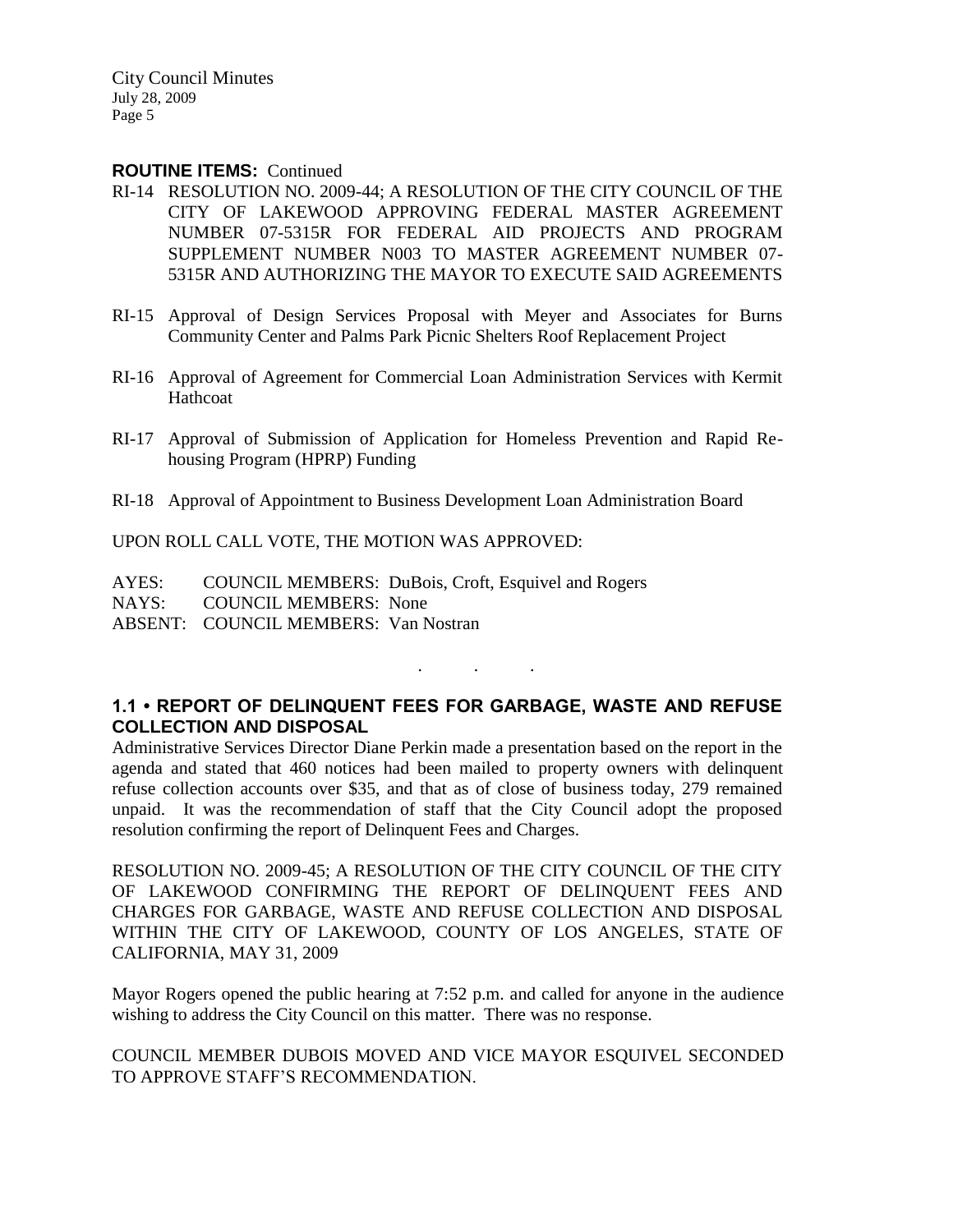### **1.1 • REPORT OF DELINQUENT FEES FOR GARBAGE, WASTE AND REFUSE COLLECTION AND DISPOSAL** - Continued UPON ROLL CALL VOTE, THE MOTION WAS APPROVED:

AYES: COUNCIL MEMBERS: DuBois, Croft, Esquivel and Rogers NAYS: COUNCIL MEMBERS: None ABSENT: COUNCIL MEMBERS: Van Nostran

## **1.2 • AWARD OF BID FOR PURCHASING BID 09-9, ELECTRICAL POWER SERVICE AND DISTRIBUTION EQUIPMENT**

. . .

Public Works Director Lisa Rapp made a presentation based on the memo in the agenda and reported an upcoming Public Works Project to upgrade the City Hall Data Center was planned for the end of the calendar year. She stated that due to the long lead-time for delivery and tight installation schedule, the electrical equipment would need to be ordered now to ensure that project deadlines could be met. The Purchasing Officer had distributing bid packages to nine potential bidder and had received two bids in response. She noted that although the low bidder had failed to submit their bid on some of the required forms, that the actual bid had been itemized as specified and should therefore be considered a minor irregularity. It was the recommendation of staff that the City Council waive the minor bid irregularity and authorize the purchase of the MSA, DPA and MCCA electrical equipment from Walter's Wholesale Electric Company at the proposed contract price of \$24,716.86.

Responding to a question from Council Member DuBois, Ms. Rapp stated that there was a specific window for construction during which there would be no electrical service at City Hall. The construction was planned to fall over a holiday period where impacts to residents could be minimized.

In response to a question from Mayor Rogers, City Attorney Steve Skolnik stated that the type of irregularity referenced in this purchasing bid, was of the type that the City Council had the discretion to waive.

Mayor Rogers opened the public hearing at 7:58 p.m. and called for anyone in the audience wishing to address the City Council on this matter. There was no response.

COUNCIL MEMBER DUBOIS MOVED AND COUNCIL MEMBER CROFT SECONDED TO APPROVE STAFF'S RECOMMENDATIONS. UPON ROLL CALL VOTE, THE MOTION WAS APPROVED:

. . .

| AYES: |                                      | COUNCIL MEMBERS: DuBois, Croft, Esquivel and Rogers |
|-------|--------------------------------------|-----------------------------------------------------|
|       | NAYS: COUNCIL MEMBERS: None          |                                                     |
|       | ABSENT: COUNCIL MEMBERS: Van Nostran |                                                     |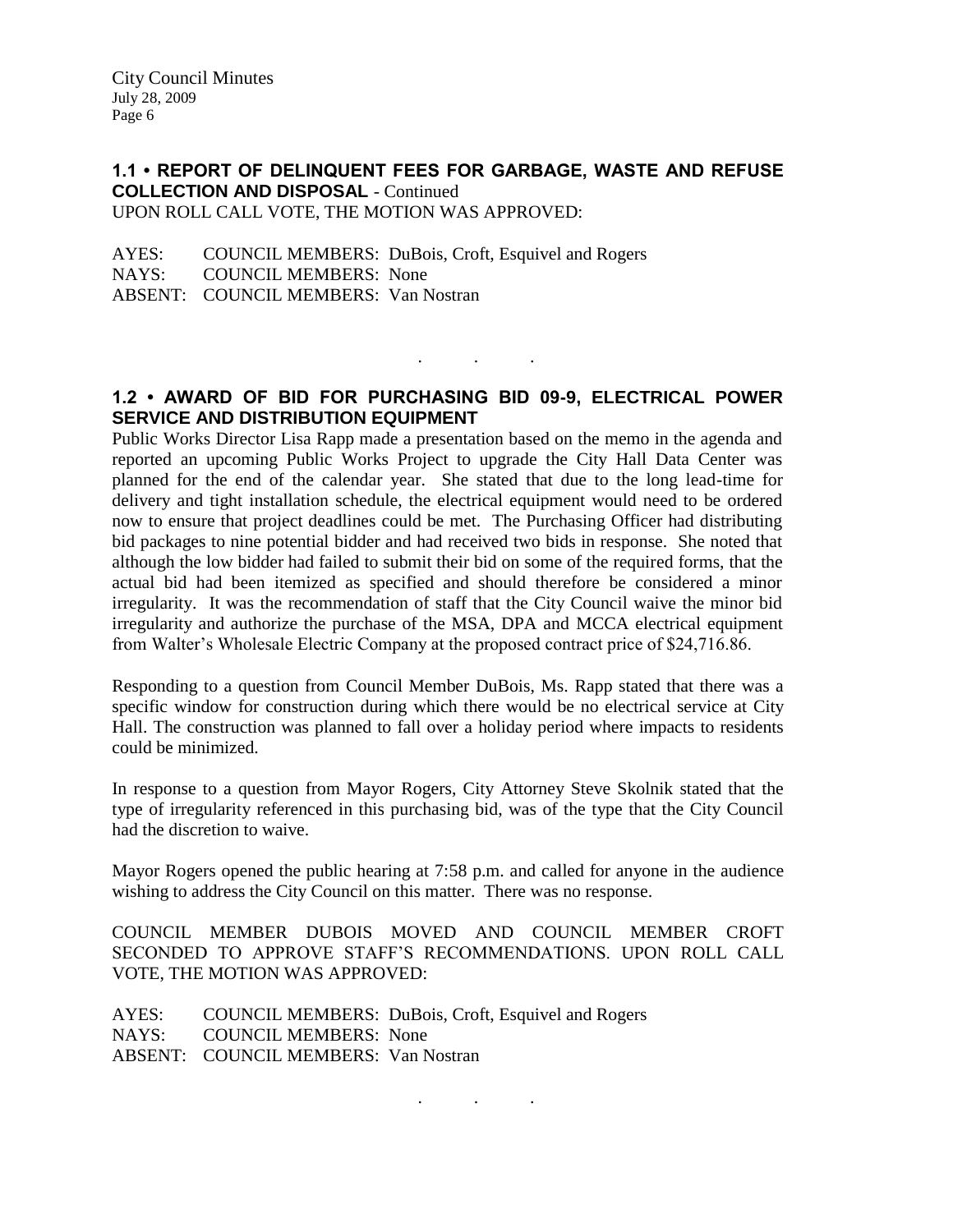## **1.3 • AWARD OF BID FOR PUBLIC WORKS PROJECT NO. 09-2, STREET RESURFACING ON BLOOMFIELD AVENUE**

The Director of Public Works gave a report based on the memo in the agenda and stated seven bids had been received for a project to resurface Bloomfield Avenue from Del Amo Boulevard to the southern City limits. She noted that this was the first Lakewood construction project to move forward through the use of Federal stimulus funding. She stated that Willdan Engineering would provide contract administration services such as utility coordination, material testing and Federal labor compliance services for the project. It was the recommendation of staff that the City Council adopt the plans, specifications and working details for the project; award the contract for Bloomfield Pavement Rehab to All American Asphalt in the amount of \$556,000; authorize staff to approve a cumulative total of contract change orders not to exceed \$75,000; authorize staff to approve the proposal from Willdan to provide construction management services under their existing engineering services agreement in the amount of \$95,850; and to authorize the use of Proposition C funds in the amount of \$100,000 to be used for this project, subject to approval by the Metropolitan Transit Authority.

Mayor Rogers opened the public hearing at 8:02 p.m. and called for anyone in the audience wishing to address the City Council on this matter. There was no response.

COUNCIL MEMBER CROFT MOVED AND VICE MAYOR ESQUIVEL SECONDED TO APPROVE STAFF RECOMMENDATIONS 1 THROUGH 5. UPON ROLL CALL VOTE, THE MOTION WAS APPROVED:

AYES: COUNCIL MEMBERS: DuBois, Croft, Esquivel and Rogers NAYS: COUNCIL MEMBERS: None ABSENT: COUNCIL MEMBERS: Van Nostran

## **1.4 • AWARD OF BID FOR PUBLIC WORKS PROJECT NO. 09-5, DEMOLITION OF CITY-OWNED PROPERTIES ON ROSETON AVENUE AND 207TH STREET**

. . .

The Director of Public Works gave a report based on the memo in the agenda and stated nine bids had been received for the demolition of three structures on two properties owned by the Lakewood Redevelopment Agency. She reported that the project would be funded by the Agency under an existing agreement with the City and that the work was part of the Agency's Scattered Lot Program. She stated that there had been an Addendum issued for this project and that the two lowest bidders had not submitted the required form acknowledging receipt of the addendum. She advised that since the acknowledgment form was necessary for the bidder to demonstrate that all of the addendum material had been considered and included in the bid price, the next lowest bidder in full compliance should be awarded the contract. It was the recommendation of staff that the City Council adopt the plans, specification and working details for the project; make a finding that the bid proposals submitted by Prime Demolition and Superior Demolition were non-responsive due to lack of compliance with the submission of the Addendum Acknowledgement Form; award a contract to the lowest responsible bidder, J & G Industries, Inc. in the amount of \$30,659; and authorize staff to approve a cumulative total of change order not to exceed \$3,000.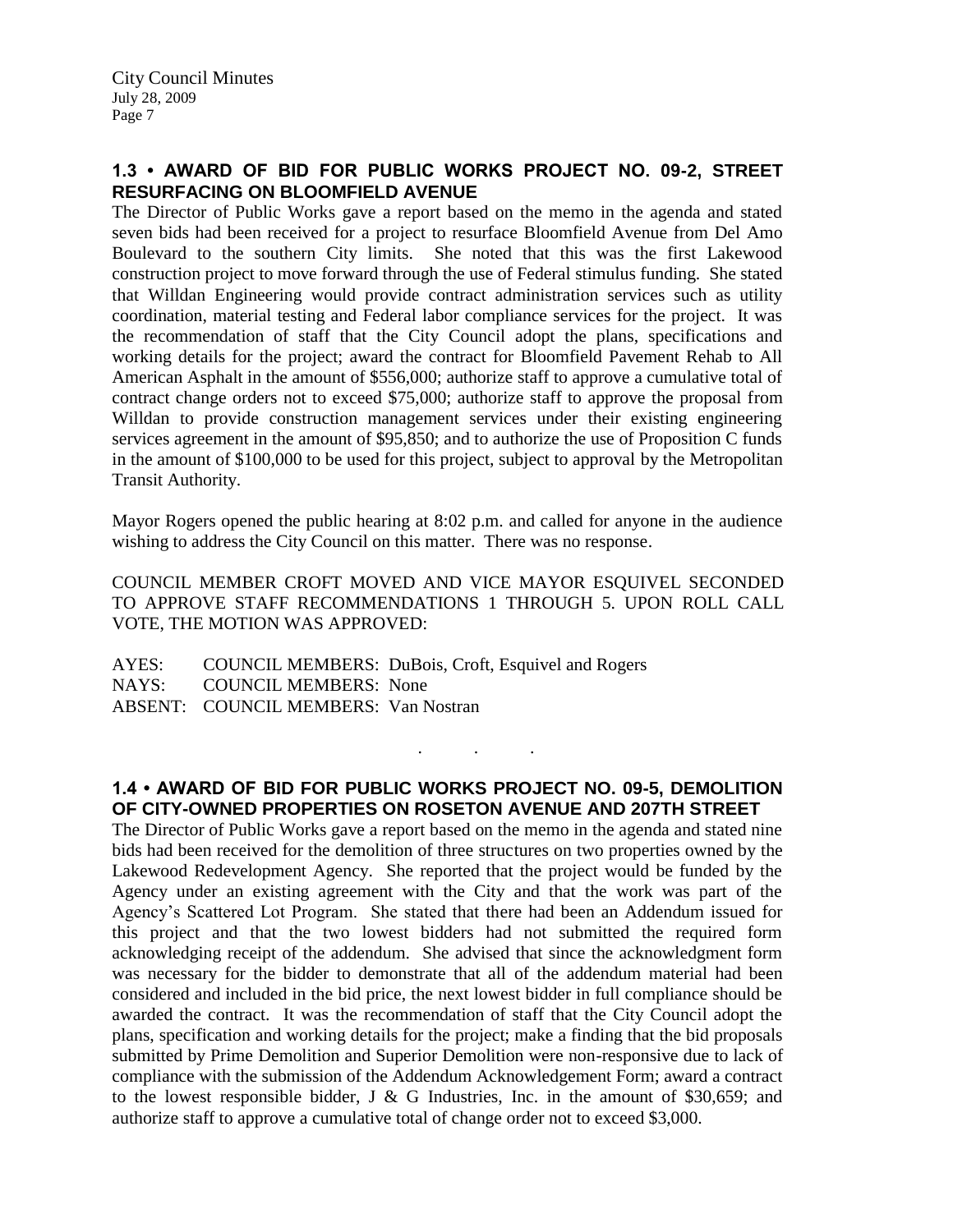**1.4 • AWARD OF BID FOR PW PROJECT NO. 09-5, DEMOLITION OF CITY-OWNED PROPERTIES ON ROSETON AVENUE AND 207TH STREET** - Continued Responding to a question from Council Member Croft, Community Development Director Jack Gonsalves stated that staff was in the process of preparing a Request for Proposals for the development of the subject properties.

Mayor Rogers opened the public hearing at 8:06 p.m. and called for anyone in the audience wishing to address the City Council on this matter. There was no response.

VICE MAYOR ESQUIVEL MOVED AND COUNCIL MEMBER DUBOIS SECONDED TO APPROVE STAFF'S RECOMMENDATIONS. UPON ROLL CALL VOTE, THE MOTION WAS APPROVED:

AYES: COUNCIL MEMBERS: DuBois, Croft, Esquivel and Rogers NAYS: COUNCIL MEMBERS: None ABSENT: COUNCIL MEMBERS: Van Nostran

## **2.1 • AMENDMENT NO. 20 TO THE REDEVELOPMENT PLAN FOR LAKEWOOD TOWN CENTER REDEVELOPMENT PROJECT AREA NO. 1**

. . .

ORDINANCE NO. 2009-3; AN ORDINANCE OF THE CITY OF LAKEWOOD AMENDING THE REDEVELOPMENT PLAN FOR THE LAKEWOOD REDEVELOPMENT PROJECT AREA NO. 1 BY ADOPTION OF AMENDMENT NO. 20 was read by title by the City Clerk.

COUNCIL MEMBER DUBOIS MOVED AND COUNCIL MEMBER CROFT SECONDED TO WAIVE FURTHER READING AND ADOPT ORDINANCE NO. 2009-3. UPON ROLL CALL VOTE, THE MOTION WAS APPROVED:

AYES: COUNCIL MEMBERS: DuBois, Croft, Esquivel and Rogers NAYS: COUNCIL MEMBERS: None ABSENT: COUNCIL MEMBERS: Van Nostran

## **3.1 • DONATION OF SECURITY EQUIPMENT FROM SAFE CITIES FOUNDATION**

. . .

Assistant City Manager Sandi Ruyle made a presentation based on the memo in the agenda and reported that Lakewood Sheriff Station personnel had been working with the owners of Cal Bowl and the property owner of the Paramount and Carson commercial center on a security system utilizing cameras and a network to provide live video and audio from the center directly to the station. The proposed system, design and installation engineering provided by Leverage Information Systems, would be funded through the Safe Cities Foundation, a nonprofit public benefit corporation. Upon system completion, the Safe Cities Foundation would donate the system to the City as a charitable contribution.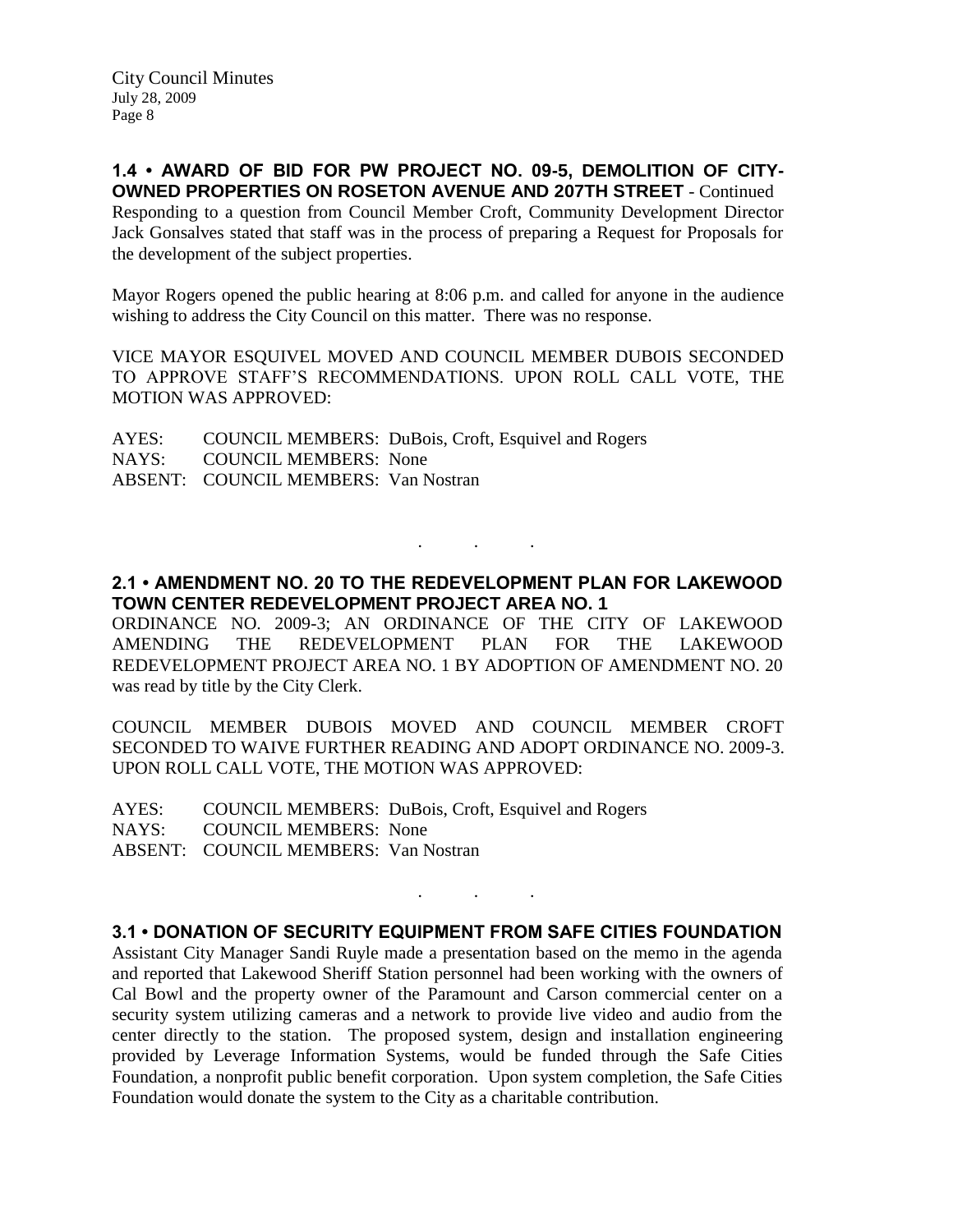**3.1 • SECURITY EQUIPMENT FROM SAFE CITIES FOUNDATION** - Continued

Sergeant Jason Skeen of the Lakewood Sheriff Station advised the City Council that while new to Lakewood, the proposed technology was already in use in other cities and similar technology had been used in Europe for several years. He stated that the use of live video and audio would provide a means for appropriate levels of support to be deployed to the site as needed.

Responding to a question from Mayor Rogers, Sergeant Skeen stated that the use of the security system would not take the place of deputies currently being contracted for peak hours of weekend business. Sergeant Skeen noted that the presence of sworn personnel was a requirement of the ABC license.

Council Member DuBois stated she was delighted to have the opportunity to introduce new technology to assist the deputies out on the streets.

In response to a question from Council Member Croft, Sergeant Skeen stated that there would be four digital cameras on the site and that the recording capabilities would provide a seven to ten-day window for data to be captured for use in prosecution.

The Assistant City Manager concluded by stating that it was the recommendation of staff that the City Council approve the donation of a security camera system and authorize the execution of a donation agreement with the Safe Cities Foundation.

COUNCIL MEMBER DUBOIS MOVED AND VICE MAYOR ESQUIVEL SECONDED TO APPROVE STAFF'S RECOMMENDATION. UPON ROLL CALL VOTE, THE MOTION WAS APPROVED:

AYES: COUNCIL MEMBERS: DuBois, Croft, Esquivel and Rogers NAYS: COUNCIL MEMBERS: None ABSENT: COUNCIL MEMBERS: Van Nostran

## **3.2 • SEWER SYSTEM MANAGEMENT PLAN**

The Director of Public Works introduced Senior Management Analyst Konya Vivanti who displayed slides and made a presentation based on the memo in the agenda. She reported that the City contracted with the Los Angeles County Department of Public Works for sewer operations and maintenance, and as a system owner was required by State law to develop a Sewer System Management Plan. She noted that while the majority of the components of the Plan would be conducted by the County, the City would be responsible for Program Audits, the Communications Program and the Fats, Oil & Grease Control Program. It was the recommendation of staff that the City Council approve the Sewer System Management Plan as presented.

. . .

COUNCIL MEMBER DUBOIS MOVED AND COUNCIL MEMBER CROFT SECONDED TO APPROVE STAFF'S RECOMMENDATION.